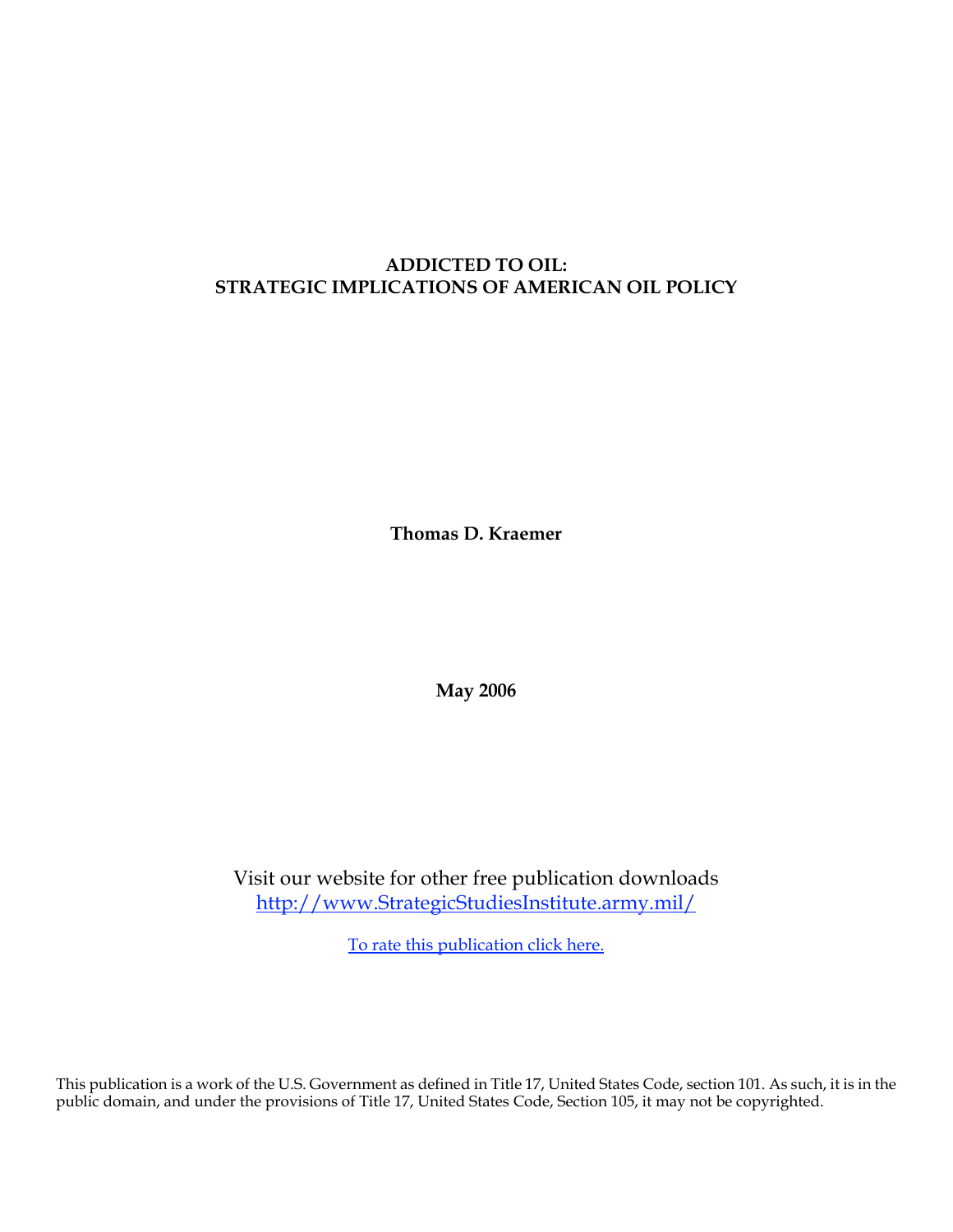The views expressed in this report are those of the author and do not necessarily reflect the official policy or position of the Department of the Army, the Department of Defense, or the U.S. Government. This report is cleared for public release; distribution is unlimited.

\*\*\*\*\*

Comments pertaining to this report are invited and should be forwarded to: Director, Strategic Studies Institute, U.S. Army War College, 122 Forbes Ave, Carlisle, PA 17013-5244.

\*\*\*\*\*

All Strategic Studies Institute (SSI) monographs are available on the SSI Homepage for electronic dissemination. Hard copies of this report also may be ordered from our Homepage. SSI's Homepage address is: *www.StrategicStudiesInstitute.army.mil*.

\*\*\*\*\*

The Strategic Studies Institute publishes a monthly e-mail newsletter to update the national security community on the research of our analysts, recent and forthcoming publications, and upcoming conferences sponsored by the Institute. Each newsletter also provides a strategic commentary by one of our research analysts. If you are interested in receiving this newsletter, please subscribe on our homepage at *www.StrategicStudiesInstitute.army.mil*/*newsletter/newsletter.cfm*.

ISBN 1-58487-245-4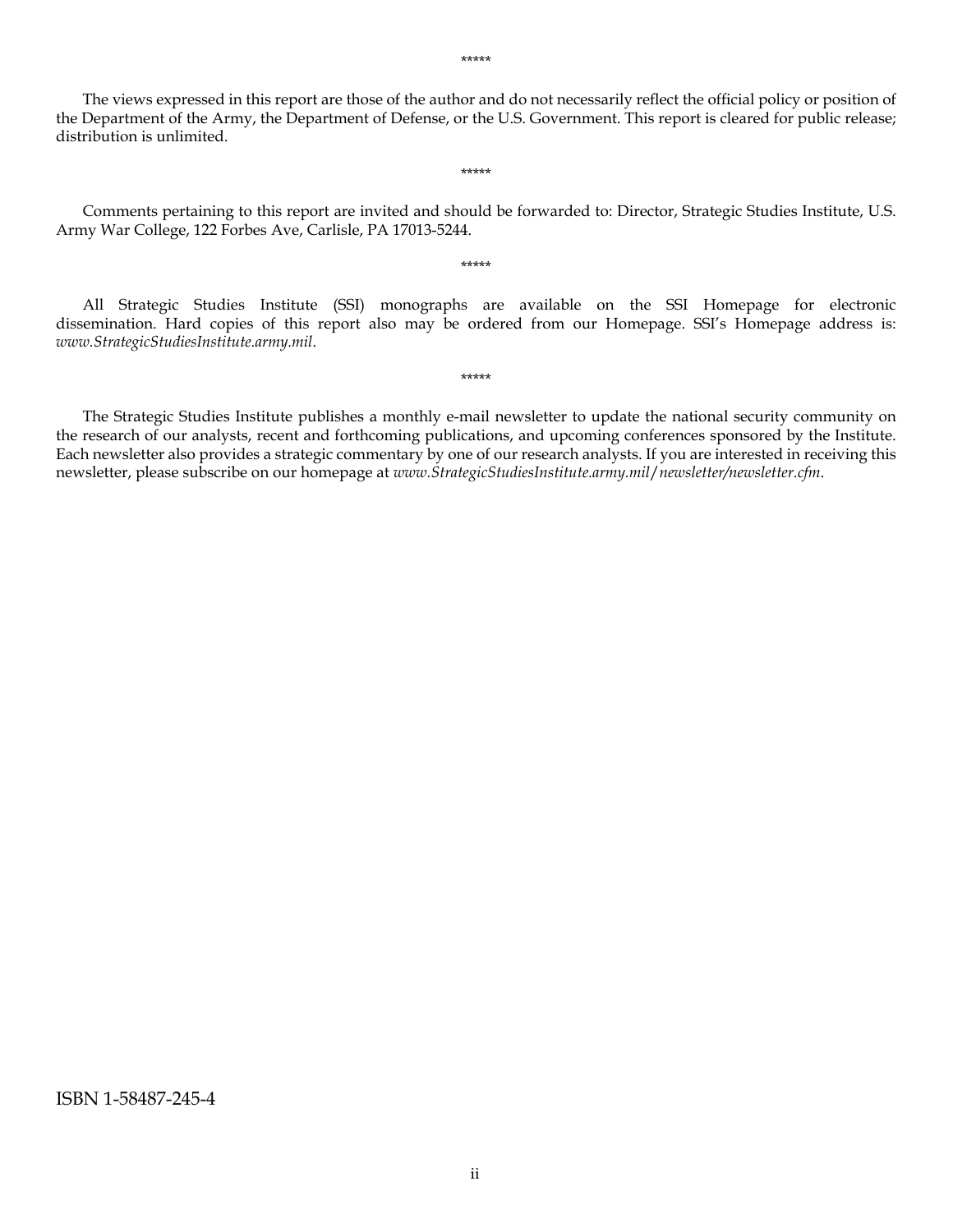### **PREFACE**

 The U.S. Army War College provides an excellent environment for selected military officers and government civilians to reflect and use their career experience to explore a wide range of strategic issues. To assure that the research developed by Army War College students is available to Army and Department of Defense leaders, the Strategic Studies Institute publishes selected papers in its Carlisle Papers in Security Strategy Series.

ANTULIO J. ECHEVARRIA II Director of Research Strategic Studies Institute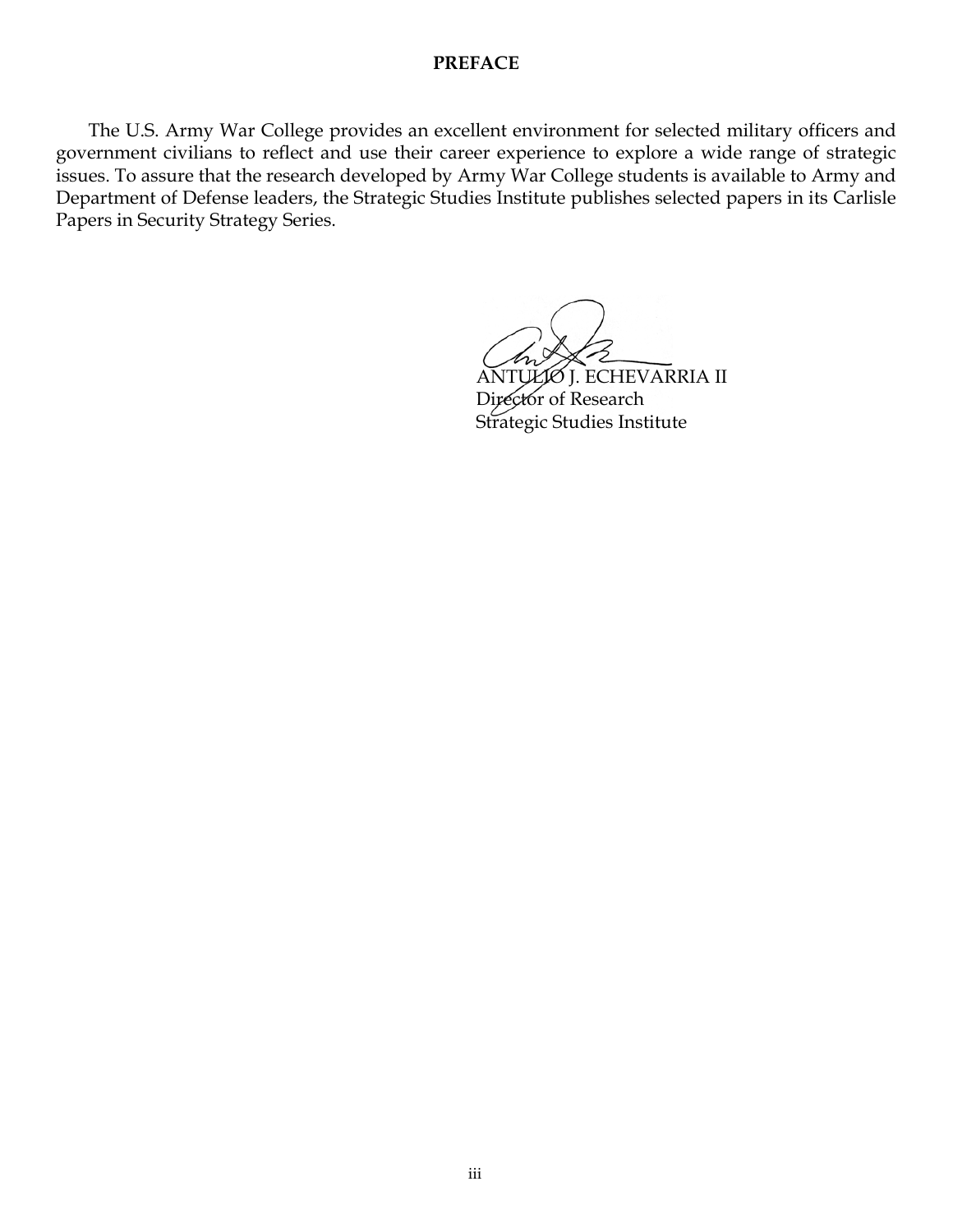# **ABOUT THE AUTHOR**

THOMAS D. KRAEMER, a Commander in the U.S. Navy, is a 22-year veteran of the U.S. Navy Submarine Force. He entered the Navy under the Nuclear Power Officer Program, and has since served on four different nuclear powered fast attack submarines. He has deployed seven times to every ocean in the world, including under the polar ice cap. He is a veteran of both Operation DESERT STORM and Operation IRAQI FREEDOM. Most recently, Commander Kraemer has served in the Pentagon for the Director of Naval Intelligence and at Submarine Group Two and Submarine Tactical Development Squadron Twelve in Groton, Connecticut. His next assignment will be at the Naval Submarine School. Commander Kraemer received a bachelor's degree in Chemical Engineering from the University of Notre Dame, and is a 2006 graduate of the U.S. Army War College.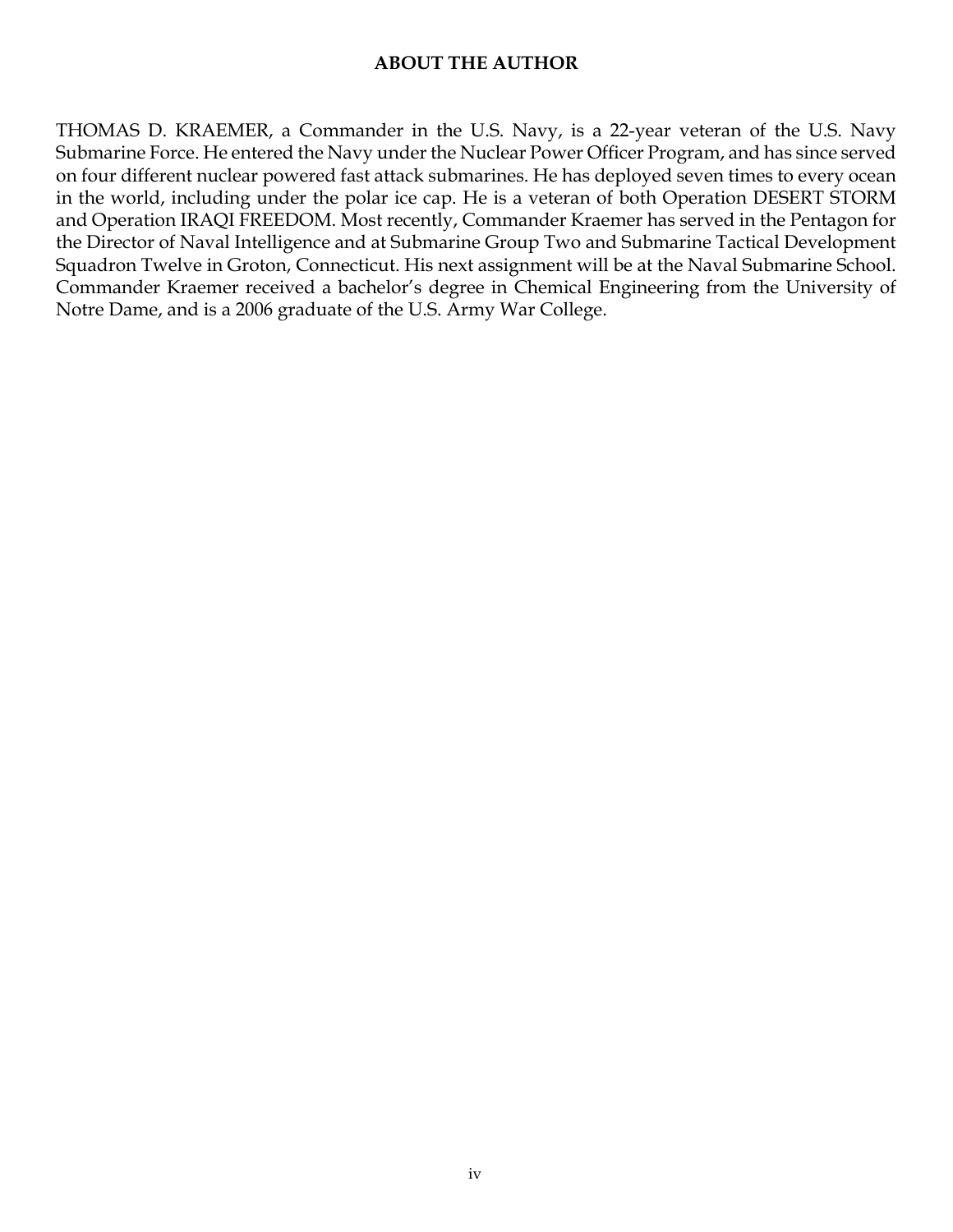### **ABSTRACT**

In his 2006 State of the Union address, President George W. Bush proclaimed that "America is addicted to oil, which is often imported from unstable parts of the world." He announced it was time for the United States to "move beyond a petroleum-based economy and make our dependence on Middle Eastern oil a thing of the past." He set a goal "to replace more than 75 percent of our oil imports from the Middle East by 2025." This conjures up the grand image of President John F. Kennedy's declaration to send a man to the moon by the end of the decade—it is not such a mission. Only 18 percent of oil imports are projected to come from the Middle East in 2025. The Bush goal in reality only results in a decrease of American oil consumption by 14 percent overall. Oil is a fungible, globally traded commodity with rising demand, so this initiative will have minimal impact on influencing America's national interests in the Middle East. However, most rehabilitation programs follow a 12-step process. The Bush plan is Step one in weaning America from its addiction, and is a necessary, but not fully sufficient, step to ensuring our future national security through Middle East Oil independence.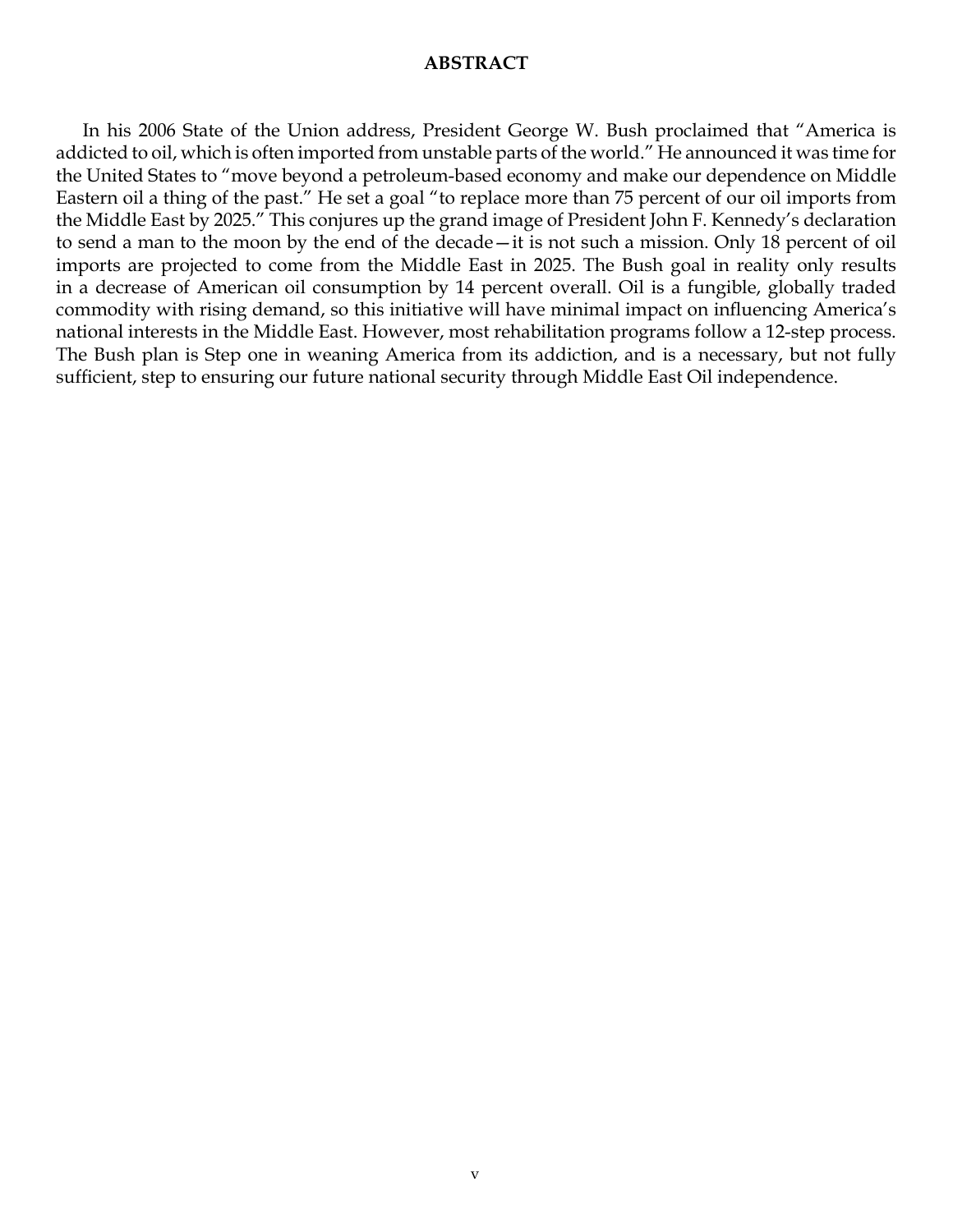## **Addicted to oil: strategic implications of american oil policy**

In his 2006 State of the Union address, President George W. Bush set America on a new course towards oil independence. "America is addicted to oil," he warned, "which is often imported from unstable parts of the world." He further vowed that it was time for the United States to "move beyond a petroleum-based economy and make our dependence on Middle Eastern oil a thing of the past." To accomplish this, the President set the goal "to replace more than 75 percent of our oil imports from the Middle East by 2025."1

Some have compared this to the challenge laid down by President John F. Kennedy in May 1961: "I believe that this nation should commit itself to achieving the goal, before this decade is out, of landing a man on the moon and returning him safely to the Earth."2 In his address, President Kennedy chose space as the main Cold War battleground on which to marshal his forces, responding to the Soviet Union's challenge when it sent the Sputnik satellite into orbit in 1957. President Kennedy galvanized the nation, and specifically the scientific community, toward a goal he deemed essential to America's national security. Similarly, President Bush appears to be choosing Middle East oilfields as a battleground for the War on Terror, and he is also calling on the scientists of the country to lead the charge. "The best way to break this addiction is through technology,"3 he said, and the program to accomplish this is the Advanced Energy Initiative.4

It is certainly clear that the War on Terror is centered in large part in the Middle East, where everything takes place in the context of what President Bush calls our "addiction" to imported oil. What is less clear, though, is how weaning ourselves off of this addiction is going to help us in our foreign policy and counter the terrorist threat. It is also unclear what the objective of reducing our Middle East oil dependence by 75 percent really means. The moon was a clear goal, and the space race was something the world could easily track with each astronaut and cosmonaut sent into orbit. Our dependence on Middle East oil is by no means so clear. For most Americans, the addiction to oil means that we are victims of the fluctuating oil market, where \$60 per barrel oil results in gas prices approaching \$3 per gallon. For others, the thought of no Middle East oil hearkens back to the 1973 Arab oil embargo, which tripled the price of oil overnight and resulted in long gas lines and large price increases. What will be required to meet President Bush's Advance Energy Initiative, and how will it result in a more secure nation?

Unfortunately, the past 35 years of failed presidential energy initiatives provides little insight and, in fact, presents a foreboding precedent for President Bush's proposals. During the 1973 Arab oil embargo, President Richard Nixon launched Project Independence, asserting, "In the last third of this century, our independence will depend on maintaining and achieving self-sufficiency in energy." He further declared: "What I have called Project Independence 1980 is . . . set to insure that by the end of this decade, Americans will not have to rely on any source of energy beyond our own."<sup>5</sup>

President Gerald Ford moved the date for achieving American energy independence forward to 1985 when, in 1975, he signed the Energy Policy and Conservation Act to set federal standards for energy efficiency in new cars for the first time.<sup>6</sup>

In 1977 President Jimmy Carter notoriously declared energy independence an issue of such vital national interest that it was the "moral equivalent of war." In August of that year, President Carter signed the law creating the U.S. Department of Energy to manage America's ongoing energy crisis. In a nationally televised speech in July 1979, after the Iranian oil crisis doubled oil prices, President Carter swore, "Beginning this moment, this nation will never use more foreign oil that we did in 1977—never." He proposed a sweeping 142 billion dollar energy plan which would achieve energy independence by 1990, moving the date forward yet again.<sup>7</sup>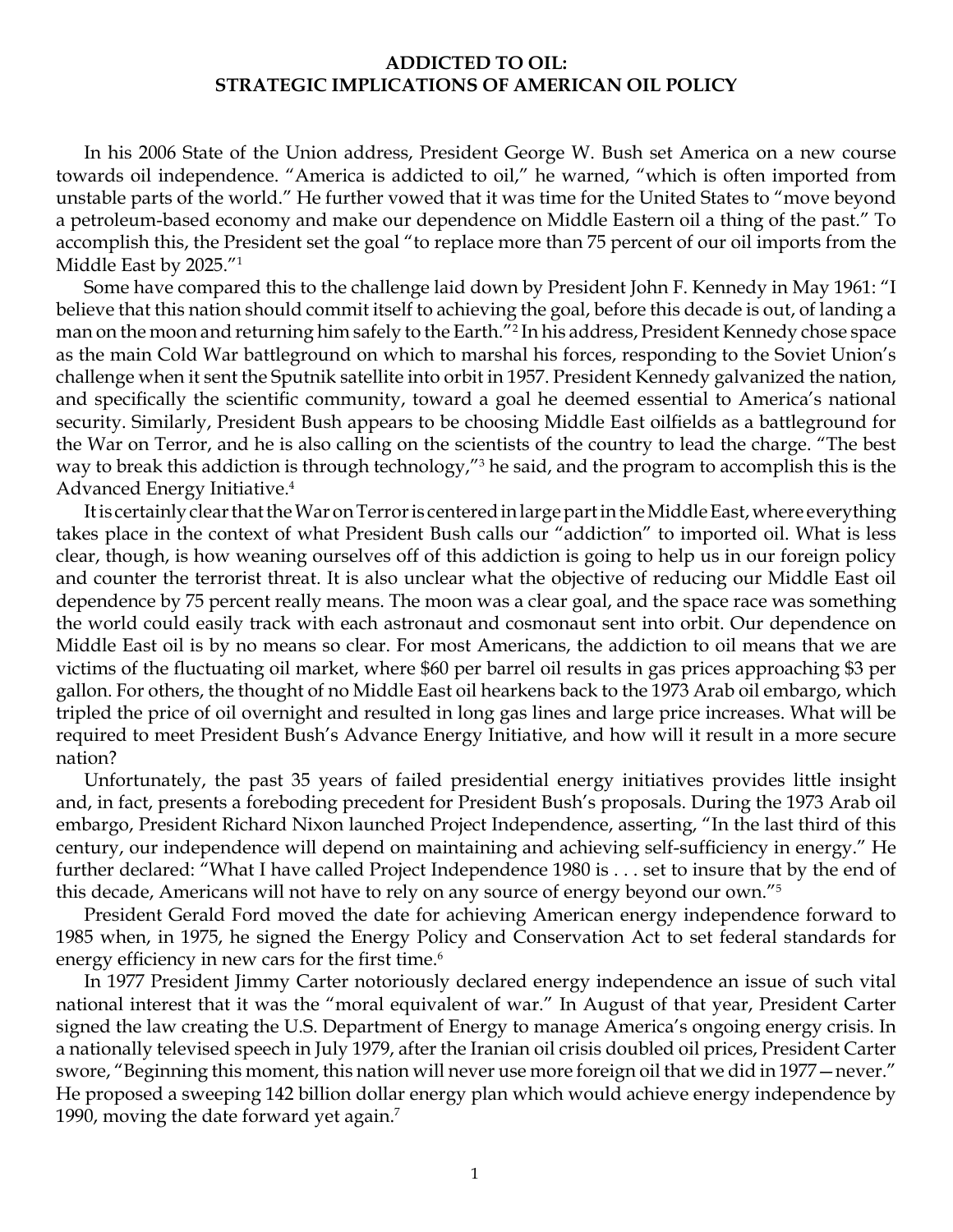In 1991, in the midst of the first Gulf War, President George H. W. Bush announced a national energy strategy aimed at "reducing our dependence on foreign oil."8 He also funded the U.S. Advanced Battery Consortium, a \$260 million research project to develop lightweight battery systems for electric vehicles.

In 1992, President Bill Clinton proposed a large tax on crude oil to discourage dependence on foreign oil. The next year, he launched a billion dollar Partnership for New Generation Vehicles with the Big Three automakers, aiming, by 2004, to produce a prototype car that was three times more fuel-efficient than conventional vehicles.<sup>9</sup>

Even during the first term of his administration, the current President Bush has declared oil dependence an issue. In his 2003 State of the Union message, President Bush pledged "to promote energy independence for our country."10 He also announced his 1.2 billion dollar FreedomCAR proposal to develop hydrogen-fueled vehicles.

It is no wonder America views President Bush's current Advanced Energy Initiative skeptically. Despite the bold proclamations of the past 3 decades, the only way America has ever cut back on imported oil is in response to higher prices. World oil prices peaked in real terms in 1980 at about \$90 per barrel. In 1977, U.S. imports were 6.6 million barrels per day, but by 1985 imports had been cut in half to 3.2 million barrels per day—due not because of a Presidential initiative, but because higher prices had boosted domestic production and reduced consumption. Today, despite more than 30 years of government-sponsored programs, only about a half-million alternative fuel vehicles roam America's highways, and none are wholly electric or hydrogen powered. American oil consumption is currently 20.6 million barrels per day, up from 17.3 million barrels per day in 1973. The percentage of imported oil has risen more sharply over the period, increasing from nearly 35 percent to 60 percent.<sup>11</sup>

Simple economics—as in higher prices—seem to do far more to free America from dependence on foreign oil imports and spur energy technology innovation than any federal program. The question is, can America afford to wait that long?

# **National Security Implications.**

Throughout the nation's history, especially since World War II, four long-term enduring national interests have conditioned the way the U.S. Government views the external world and this country's place in it:

- defense of the homeland;
- promotion of U.S. democratic values;
- creation of a favorable world order; and,
- enhancement of the nation's economic well-being.<sup>12</sup>

These enduring national interests are expressed in the September 2002 *National Security Strategy*, which states:

In keeping with our heritage and principles, we do not use our strength to press for unilateral advantage. We seek instead to create a balance of power that favors human freedom: conditions in which all nations and all societies can choose for themselves the rewards and challenges of political and economic liberty. In a world that is safe, people will be able to make their own lives better. We will defend the peace by fighting terrorists and tyrants. We will preserve the peace by building good relations among the great powers. We will extend the peace by encouraging free and open societies on every continent.<sup>13</sup>

While the enduring national interests have not changed from past national security policies, the environment in which the United States finds itself today is dramatically different. Enemies in the past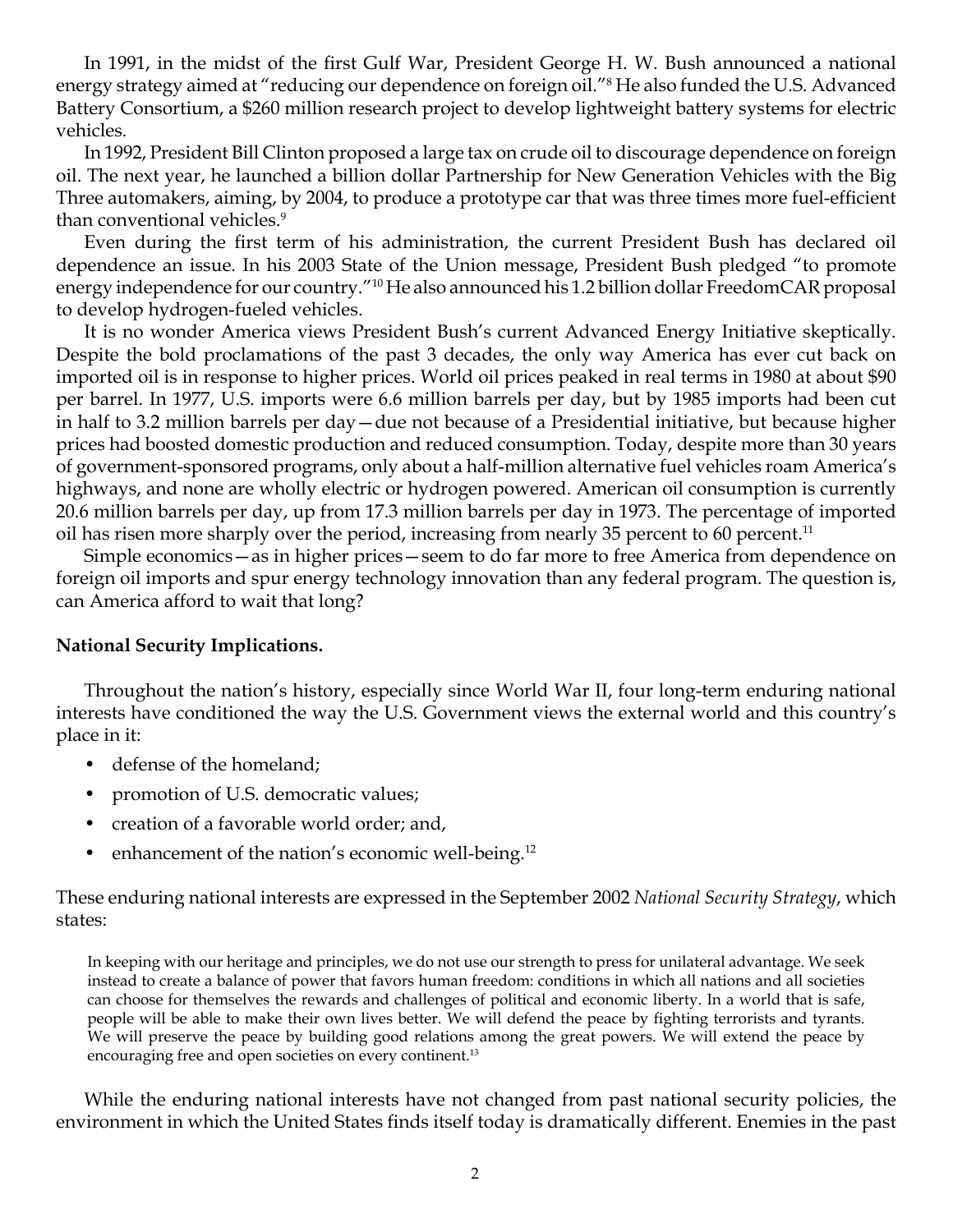needed great armies and great industrial capabilities to endanger America. Today, the enemies are terrorists and tyrants, fueled by radical idealism and financed in large measure by oil money. Each of our four enduring national interests is impacted by our dependence on foreign oil.

#### **Oil and Defense of Homeland.**

President Bush noted that much of America's oil dependency relies on imports from unstable parts of the world. It is probably more accurate to state that America is buying billions of dollars of oil from nations that are sponsors of, or allied with, radical Islamists who foment hatred against the United States. The dollars we provide such nations contribute materially to the terrorist threats facing America.14 In the War on Terror, the United States is financing both sides. While spending billions of dollars on U.S. military efforts in the war, we are sending billions more to nations such as Saudi Arabia, Iran, and the Sudan, where the cash is used to finance training centers for terrorists, pay bounties to the families of suicide bombers, and fund the purchase of weapons and explosives. Oil revenues in these countries underwrite new media outlets that propagandize hatefully against the United States. They pay for more than 10,000 radical madrassahs set up around the world to indoctrinate young boys with the idea that the way to paradise is through murderous terror. Men energized by oil-revenue resources killed 3,000 American civilians on September 11, 2001 (9/11), and continue to kill large numbers of Westerners in Iraq and elsewhere. We are thus subsidizing acts of war against ourselves.

Besides financing the enemy, American overdependence on oil has led to a hapless foreign policy in the Arab world. It has weakened our nation's international leverage and empowered exactly the wrong countries. Iran is using oil revenues to finance development of nuclear weapons and to insulate themselves from the economic sanctions that could result. In his State of the Union speech, President Bush told America that "the nations of the world must not permit the Iranian regime to gain nuclear weapons,"15 but, in effect, the world is paying for these weapons with oil revenues. In our foreign policy with Iran, we are forced to speak loudly while carrying no stick.

Although America claims Saudi Arabia as an ally in the war on terror, the United States is powerless to force Saudi action when members of its elite help Osama bin Laden and his network of terror. It is unclear how involved Saudi Arabians are in backing terrorism because the Saudi government turns a blind eye, and the United States is powerless to provoke action.<sup>16</sup> Many of the sources of global terrorism spring from the archaic social conditions within Saudi Arabia and the vast stores of oil money that the royal family controls. The consequences of the destructive Wahhabi Islamic ideology that spins from Saudi Arabia to fuel terrorism is something the Saudi government is unwilling to address, and the United States is unwilling to take a stand on. The Saudis are tolerant of a jihadist culture, and the United States is tolerant of our oil supplier.

America is hamstrung because any forceful action on our part against nations like Iran and Saudi Arabia could result in the disruption of oil supplies that the world economy completely depends on. We cannot stand up to those who support our enemies because we rely upon those supporters for the fuel that is our own lifeblood.

#### **Oil and Promotion of U.S. Democratic Values: The War of Ideas.**

Secretary of Defense Donald Rumsfeld has said that "to win the war on terror, we must also win the war of ideas."17 The ideas the United States promotes are spelled out in the *National Security Strategy:*

Freedom is the non-negotiable demand of human dignity; the birthright of every person—in every civilization. Throughout history, freedom has been threatened by war and terror; it has been challenged by the clashing wills of powerful states and the evil designs of tyrants; and it has been tested by widespread poverty and disease. Today,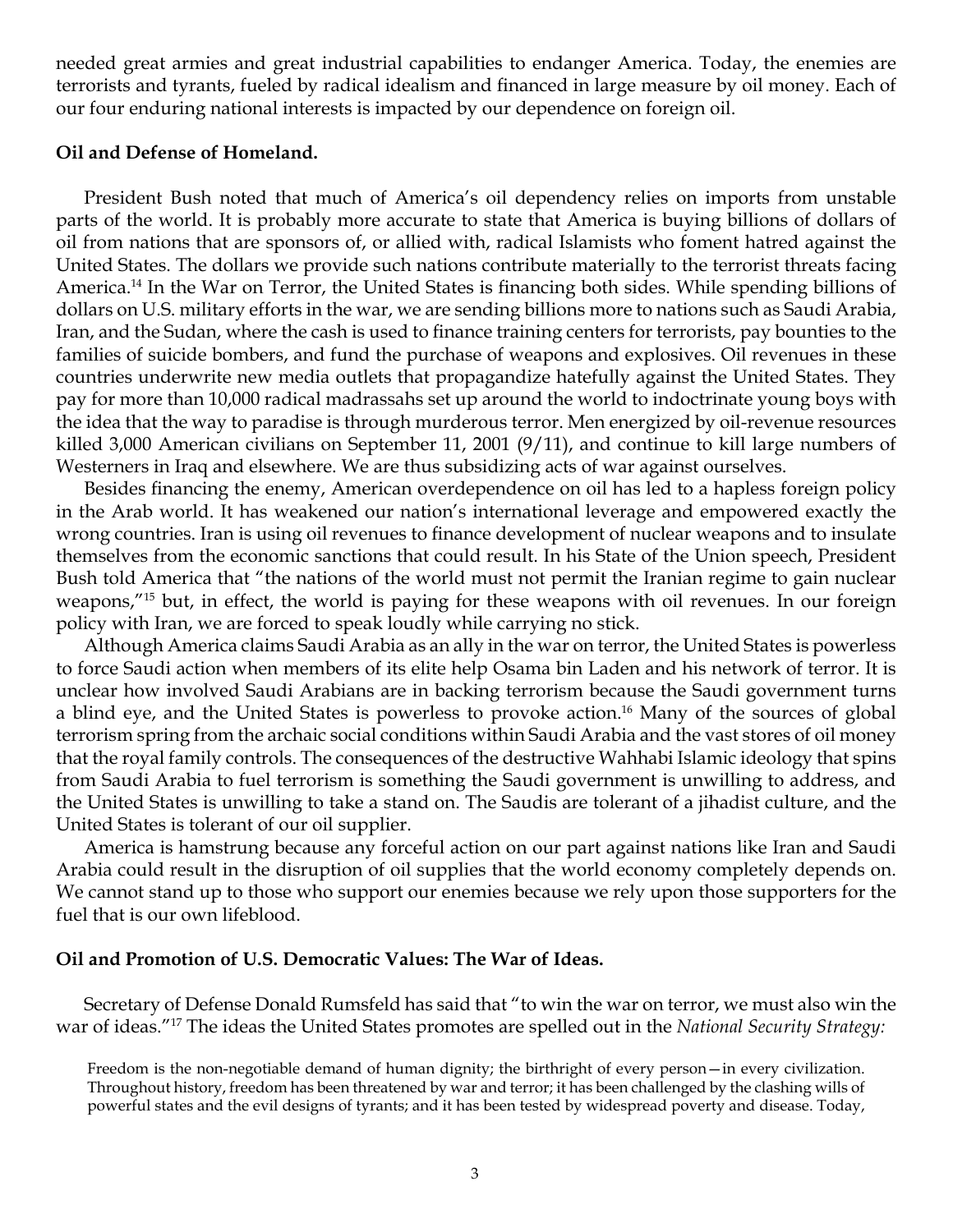humanity holds in its hands the opportunity to further freedom's triumph over all these foes. The United States welcomes our responsibility to lead in this great mission.<sup>18</sup>

 The war of ideas, however, has produced a growing gap between much of the world's perception of the United States and America's self-perception as being the purveyor of freedom. While America sees its actions as being in the global interest, the world views America's interests as self-serving. Unless this "perception gap" is eliminated, America will have a difficult time winning this war of ideas.

In 2002, the Pew Global Attitudes Project found that 79 percent of U.S. citizens believe it is good that "American ideas and customs are spreading around the world," and more than 70 percent think that U.S. foreign policy "takes the interests of other states into account." Unfortunately, this rosy view of U.S. power is not shared overseas, where, according to the survey, overwhelming majorities say that the United States considers the interests of others "not much" or "not at all."19 A January 2005 BBC survey of 21 countries found only five—India, the Philippines, Poland, South Africa, and South Korea—where a majority of people had "positive" attitudes toward the United States.<sup>20</sup> Although the U.S. global standing has rebounded slightly since the invasion of Iraq, Pew reported in June 2005 that majorities in all 15 countries it surveyed "favor another country challenging America's global military supremacy," and that support for the U.S.-led "war on terror" is declining on every continent.<sup>21</sup>

The U.S. image is especially bleak in the Arab world. Although Arab populations view U.S. popular culture, U.S. science and technology, and the American people somewhat favorably, a 2004 Zogby International poll found that fewer than 10 percent of those surveyed in Egypt, Jordan, Lebanon, Morocco, Saudi Arabia, and the United Arab Emirates approved of U.S. policy. Indeed, when asked to indicate their "first thought" about the United States, the most common response was "unfair foreign policy."22

If the United States is a force for good—as the country's leaders proclaim and its citizens overwhelmingly believe—why do even its allies have concerns about its foreign policy? The short answer is that they distrust American motives. In a 2004 Pew survey, majorities in six of the nine countries surveyed did not believe that the U.S.-led war on terrorism was a sincere effort to reduce international terrorism. Even in Russia and Great Britain, where there was strong support for the fight against terrorism, many people were skeptical of U.S. motives.<sup>23</sup>

When people who expressed doubts about U.S. sincerity in the terrorism effort were asked about other possible reasons for the war on terrorism, oil was mentioned most often as a U.S. motive for the policy. Majorities in seven of the nine nations surveyed believed that controlling Middle Eastern oil supplies was an important reason why the United States is conducting the war on terrorism. This view was not only widespread in Jordan, Morocco, and Pakistan, but also in Turkey, Germany, and France. While Russians strongly back the war on terrorism, half of Russians said controlling oil was an important U.S. motivation. Great Britain and the United States, where relatively few doubt America's sincerity in the first place, were the only countries where relatively small minorities held this opinion.<sup>24</sup>

Proponents of U.S. foreign policy tend to portray anti-Americanism as hostility toward American values or simple resentment of U.S. dominance. President Bush has said that "America was targeted for attack because we're the brightest beacon of freedom . . . in the world."<sup>25</sup> He later explained, "The terrorists who attacked our country on September 11, 2001, were not protesting our policies. They were protesting our existence."26 The Pentagon's National Defense Strategy, issued in March 2005, states: "Our leading position in the world will continue to breed unease, a degree of resentment, and resistance."27

There is a grain of truth in this argument, but foreign opposition to the United States is mostly a reaction to specific U.S. policies. The United States has been the sole great power for nearly 15 years, but its international standing remained fairly high through the late 1990s. Although some foreign leaders expressed concerns about the power imbalance, most nations—their people and their governments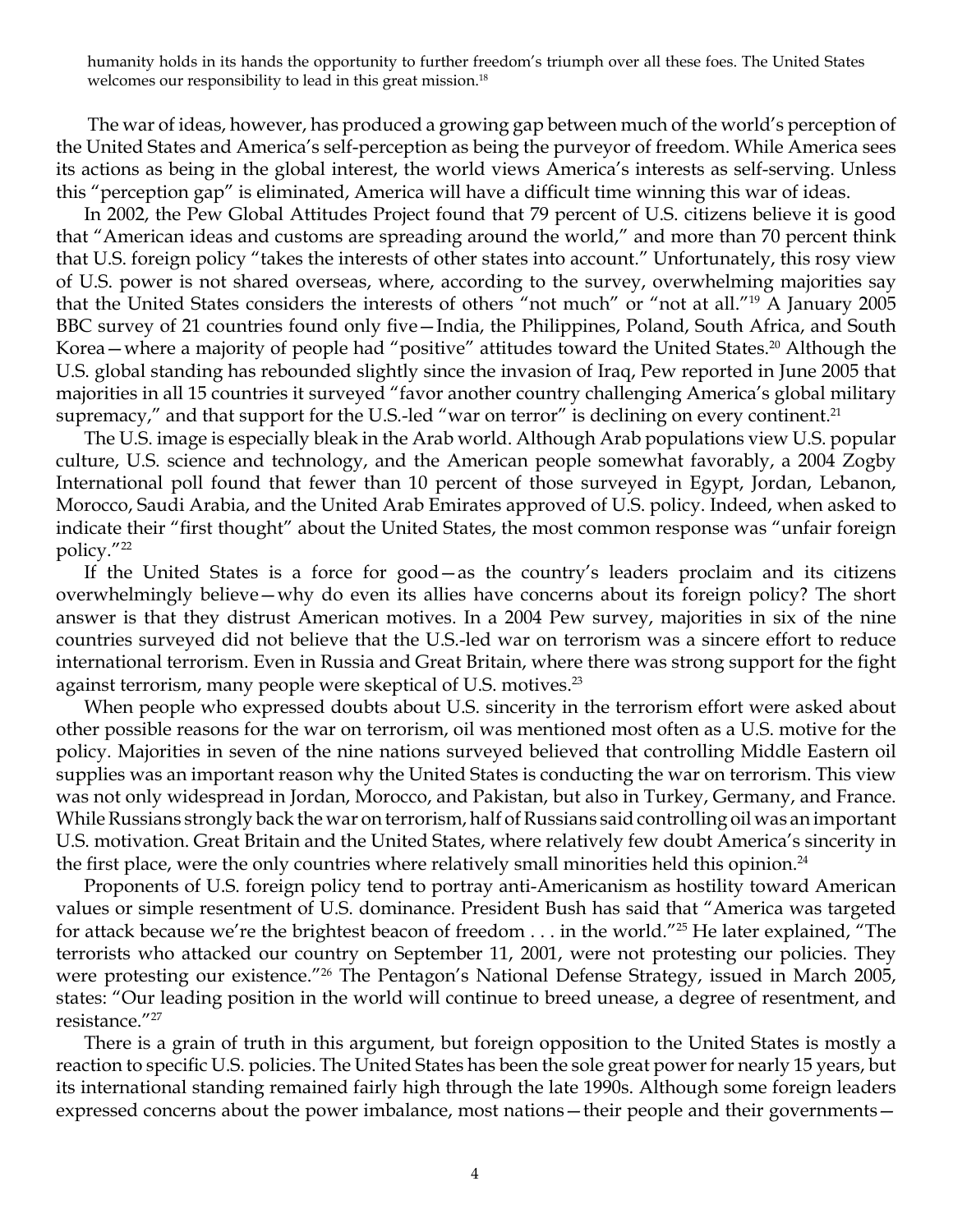looked favorably on the United States and welcomed Washington's global leadership.<sup>28</sup> Attributing the current unpopularity of the United States solely to its power or values cannot explain the sharp decline in its image that has occurred since 2003, or especially the intense antipathy toward President Bush.

According to the 2002 Pew survey, "Antipathy toward the United States is shaped more by what it does in the international arena than by what it stands for politically and economically."<sup>29</sup> Similarly, a 2004 study by the Pentagon's Defense Science Board concluded that "Muslims do not 'hate our freedom,' but rather they hate our policies."30 And the State Department's Advisory Group on Public Diplomacy concluded in 2003 that "Arabs and Muslims . . . support our values but believe that our policies do not live up to them."31

Disagreement with U.S. foreign policy does not mean the policy is wrong, but it does mean U.S. actions come with a price. America's war on terror requires action, but our addiction to oil only serves to contaminate our true objectives when acting in the Middle East. For half a century, the United States made Persian Gulf oil a primary security interest, boldly allying with these Muslim states to defend them from the godless Soviets. Our defense was a small price to pay for the uninterrupted flow of oil. Today, as the world's lone superpower, America is seen as a threat to Muslim sovereignty. Middle Eastern states see America's great need for their oil, but they see no clear-cut policy on how the United States intends to fill this need. Our "dirty little secret" of oil dependency only serves to build mistrust and distain. When battling a war of ideas in this region, these are not the foundations on which to fight this battle.

## **Oil and Promotion of U.S. Democratic Values: Freedom and Democracy.**

Besides contaminating our intent to bring freedom and democracy to the region, American oil money actually is bolstering governments which are diametrically opposed to American values. In places like Saudi Arabia, Iran, and the Sudan, oil revenues are used to insulate the regimes from any pressure to open up their economies, liberate their women, or modernize their schools. Huge oil windfalls have created societies led by the wealthy few where there is no incentive for reform. The *National Security Strategy* lays the foundation for the type of government which reflects U.S. democratic values:

The great struggles of the 20th century between liberty and totalitarianism ended with a decisive victory for the forces of freedom—and a single sustainable model for national success: freedom, democracy, and free enterprise.<sup>32</sup>

The problem with the totalitarian governments of the oil states is that the people have been suppressed to the point that they do not have the power, education, or will to participate in the governance of their countries. In the Arab-Muslim world, the ruling elite have been able to sustain themselves in power without ever empowering their people—without ever allowing progressive parties to emerge—because they have massive oil revenues to keep their people quiet and themselves in power. They have never had to tap their people's energy and creativity because they simply had to tap an oil well. Therefore, politics in these states has never been about building a society or an educational system that maximizes people's ability to innovate, export, and compete. Politics has simply been about controlling oil.

Some fear that there is nothing below the ruling elite, no educated middle class, on which to form a foundation to build a democracy. Without a ruling elite, the next level of society below the ruling class in the Arab world is the mosque, and this is where the Islamic extremist ideals foment. U.S. national security may be no better off, or perhaps worse, with the extremists in charge. The emergence of zealots to power certainly has been the case in the few Arab countries which have held free and fair elections. In Egypt, the Muslim Brotherhood won 20 percent of the seats; and, in Palestine, Hamas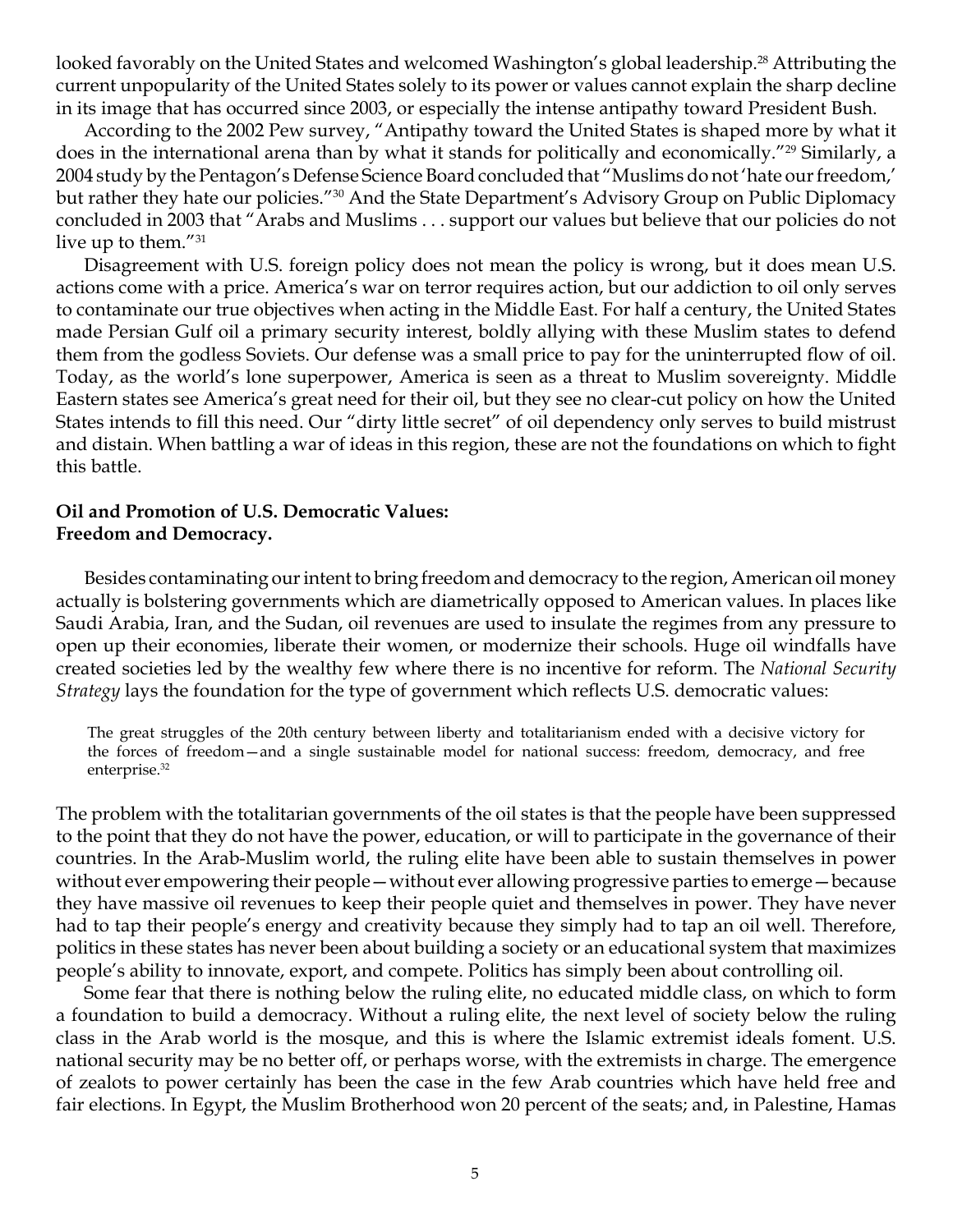went from nowhere to a governing majority. This is not necessarily a bad thing for two reasons. First, the perspective of an opposition ideological group is different when it is in charge. Rather than being the people "sticking it to the man," the group finds itself as "the man." Perhaps running a country will pacify the extremist nature of the group. At a minimum, it will bring these organizations to the level of a nation-state where the international community has means to deal with their radical behavior. Second, the only way that new leadership in the Arab world will allow for real democracy, political parties, institutions, free press, competitive free markets, and proper education—a free, civil society built on values we promote—is if they no longer have unlimited oil revenues and are forced to make internal reform in order to sustain themselves. These nations will change when they have to, not when we tell them to. If building governments based on U.S. democratic values means having to go through interim regimes led by the religious zealots, then perhaps this is a necessary evil. Unless the United States changes its policy on oil, though, there will be no impetus for reform.

#### **Oil and Favorable World Order.**

Creating a favorable world order became a U.S. national interest following World War II, when there was a concerted effort to create a new international environment in which Europe and East Asia would be peaceful and friendly to the United States. Sponsorship of the United Nations and formation of the North Atlantic Treaty Organization (NATO) were results of the U.S. postwar interest in building a favorable world order in which Americans could feel secure. While these organizations still exist, the environment in which they operate has changed dramatically. Terrorism has replaced communism as the major threat to our security, and increasingly the world's insatiable appetite for oil is building as a looming security threat.

Americans consume nearly 21 million barrels of oil per day—a quarter of the world total of 84 million barrels per day. China, however, had an increase of 30 percent in its oil demand in 2004 and is now second at 6.4 million barrels a day, with predictions that its demand could double by 2020. Moreover, China will import most of its new needs because its domestic output is steady at about 3.5 million barrels a day. China now has about 20 million cars and trucks; by 2020, it could have 120 million.33 The bipartisan, congressionally mandated U.S.-China Economic and Security Review Commission reported that "China's large and rapidly growing demand for oil is putting pressure on global oil supplies. This pressure is likely to increase in the future, with serious implications for U.S. oil prices and supplies."34 India has a similar burgeoning demand for oil.

While considerable debate continues about when world oil production will peak, most analysts agree that it will happen between now and the middle of the century. American oil production peaked in 1971. The trend for world oil consumption, especially in India and China, shows no signs of peaking. The International Energy Agency estimates that the oil reserves of the world are sufficient to supply a considerable demand growth until 2030, and therefore there will be no "peak oil" problem before then.35 That being said, the rising appetite for a finite resource which will, at some point, be in short supply is a recipe for future conflict. America must take the lead in attempting to reduce some of this impending pressure.

The international security environment is being affected by oil dependence. Both India and China already have signed deals with Iran. Rogue states like Sudan are given political cover by their oil customers in Asia and Western Europe. The United Nations may wish to do something about genocide in Darfur or nuclear proliferation in Iran, but its most powerful members are hamstrung by their oil alliances with some of the worst leaders on the planet.

Promoting a favorable world order also includes mitigating the environmental impact of our addiction. Historically, environmentalists have been the lead proponents for changing American energy policy. While international security has added additional reasons for action, environmental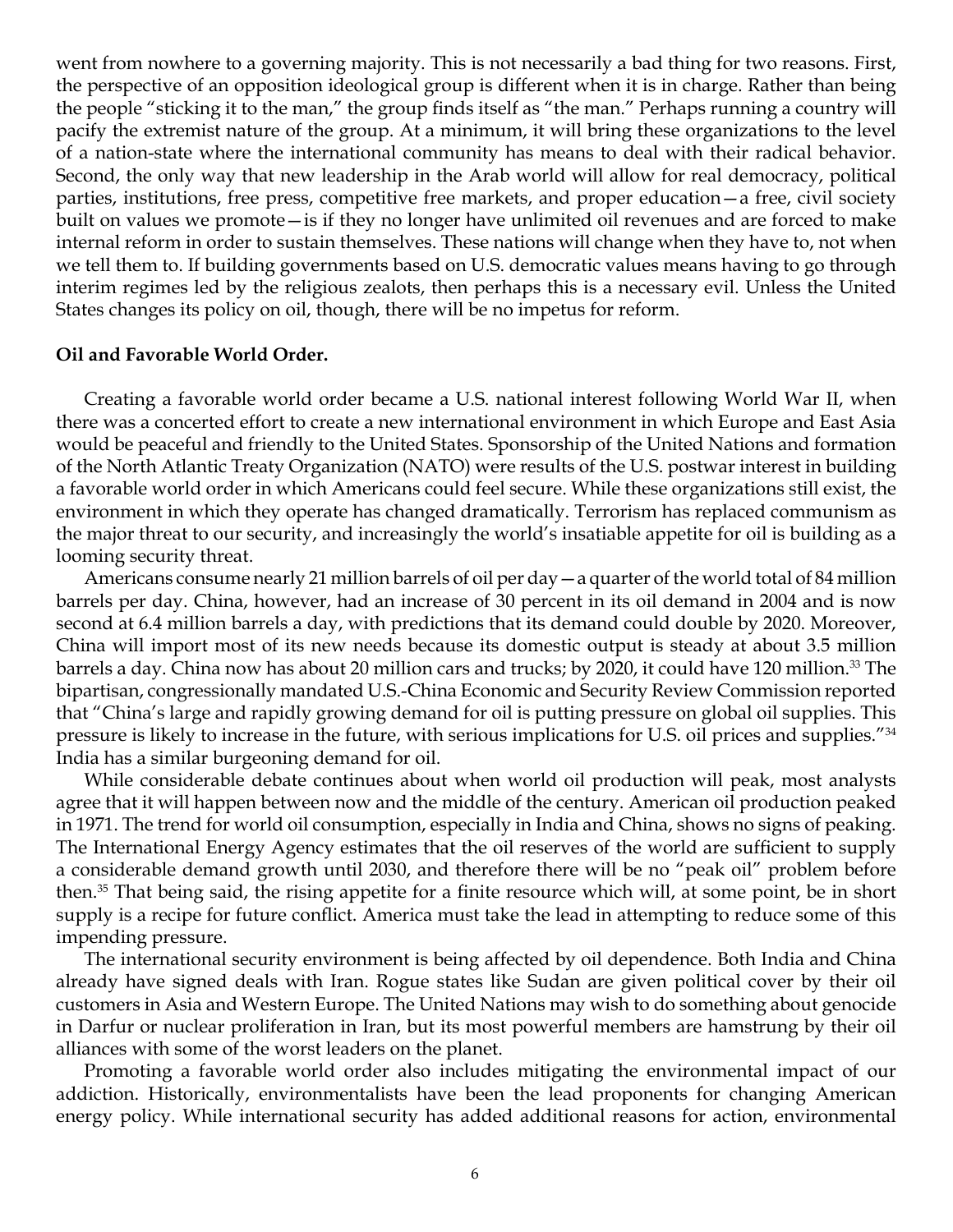considerations remain. The carbon lodged in the atmosphere by the Industrial Revolution over the last 150 years already has taken a toll: disappearing glaciers, a thinning Arctic icecap, dying coral reefs, and increasingly violent hurricanes. Most agree that the worst consequences—widespread drought and devastating rises in sea levels—can be averted if society moves quickly to slow and ultimately reverse its output of greenhouse gases. A responsible energy policy would do more than anything in the Kyoto accords toward this end.<sup>36</sup>

# **Oil and Economic Well-Being.**

The economic aspect of our oil dependence is perhaps the area that Americans feel most directly. Oil at \$60 per barrel and gas pump prices well over \$2 per gallon hit Americans where it hurts most. The U.S. Energy Department predicts that, with the rapid development of India and China, annual global consumption will rise from over 78 million barrels of oil a day to over 119 million barrels by 2025.37 Absent efforts to reduce American consumption, these new demands will lead to soaring oil prices, inflation, and a loss of America's trade advantage. Both American consumers and the U.S. economy are already suffering from the cumulative effect of recent increases in gas prices. Even now, fully onequarter of the U.S. trade deficit is associated with oil imports.<sup>38</sup> By some estimates, America loses 27,000 jobs for every billion dollars of additional oil imports.<sup>39</sup> American dependence on foreign oil is a drain on our economy and leaves us vulnerable to unstable oil prices set by those without our best interests in mind. One needs only look at the impact of Hurricane Katrina to see how oil and our economy are inextricably linked.

Our present dependency creates another vulnerability to our economy—attacks on oil infrastructure. In Iraq and more recently in Saudi Arabia, America's enemies have demonstrated that they can advance their strategic objective of inflicting damage on the U.S. economy simply by attacking critical overseas oil pipelines, storage facilities, and personnel. To date, such attacks have been relatively minor and their damage easily repaired. Over time, they are sure to become more sophisticated, and their destructive effects will be far more difficult, costly and time-consuming to undo.

## **The Cure for Our Addiction? The Bush Plan.**

Energy policymaking in the United States in the past 35 years has been neither decisive nor strategic. America can no longer afford to forward oil policies which we fail to implement. The history of U.S. energy policy is reminiscent of Mark Twain's quip about the weather: everyone talks about it, but no one does anything. This inertia has deep roots. Vested interests—especially in the oil, utility, and transportation industries—have been powerful economic and political players, protecting the status quo and brooking little interference from the outside. Similarly, the environmental lobby has proved itself able to block proposals it opposes but is less successful in advancing initiatives it favors. As a consequence, little progress has been made toward breaking the gridlock. Today, we can no longer afford to postpone urgent action on national energy independence. U.S. strategic interests have been kicked down the road long enough. Our enduring national interests are at stake.

In remarks made since his State of the Union address, President Bush has stated that we have "an unbelievable opportunity for our country to achieve a great national goal, and that is to end our addiction to oil." Additionally, he has said:

I have spent a lot of time worrying about the national security implications of being addicted to oil, particularly from parts of the world where people may not agree with our policy or our way of life, and the economic security implications of being hooked on oil, particularly since the demand for oil is rising faster than the supply of oil.<sup>40</sup>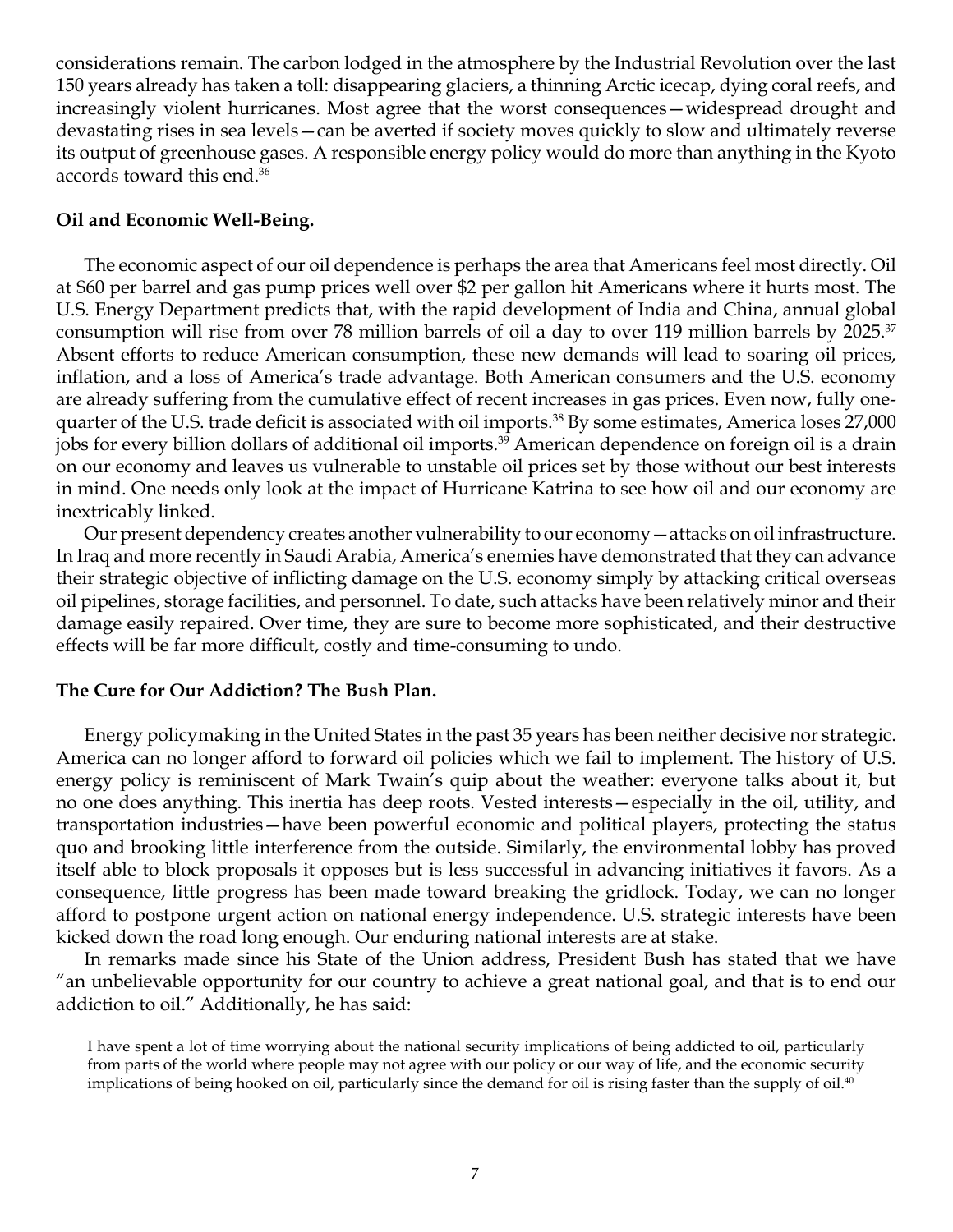In the *International Energy Outlook 2005*, the U.S. Department of Energy has projected world energy consumption over a 23-year forecast horizon from 2002 to 2025. The outlook highlights many of the President's concerns. World energy consumption is projected to increase on average by 2.0 percent per year over the period. Emerging economies, such as China and India, account for much of the projected growth in energy consumption, with energy use in these regions more than doubling by 2025.<sup>41</sup> Table 1 displays the petroleum prediction over the period.

|                                                                          | 2002 |                                                               | 2025 |                                                               |
|--------------------------------------------------------------------------|------|---------------------------------------------------------------|------|---------------------------------------------------------------|
|                                                                          | U.S. | <b>Emerging Asia</b><br>(Primarily China,<br>India, S. Korea) | U.S. | <b>Emerging Asia</b><br>(Primarily China,<br>India, S. Korea) |
| Middle East Imports<br>(Million Barrels per Day)<br><b>Total Imports</b> | 2.3  | 4.1                                                           | 5.8  | 15.1                                                          |
| (Million Barrels per Day)                                                | 11.3 | 11.0                                                          | 21.1 | 27.4                                                          |
| <b>Total Consumption</b><br>(Million Barrels per Day)                    | 19.7 | 15.1                                                          | 32.9 | 33.6                                                          |

Source: U.S. Department of Energy (Energy Information Agency).42

#### **Table 1. World Petroleum Outlook 2002-25.**

The table highlights that, over the period from 2002 to 2025, U.S. consumption is expected to increase by 67 percent with Middle East imports increasing by 152 percent. Emerging Asia, on the other hand, is expected to increase total consumption by 123 percent and Middle East imports by 268 percent. In 2025, the United States will receive 18 percent of its oil requirement from the Middle East, while Emerging Asia will receive 45 percent of its oil from the region. The Middle East, with the world's largest oil reserves, increasingly will be called upon to meet the need as world oil demand rises.

The *International Energy Outlook 2005* also notes that world oil consumption over the period will increase from 78 million barrels per day in 2002 to 119 million barrels per day in 2025. Of this projected increase in oil use, two-thirds will occur in the transportation sector. Oil consumption in that sector will increase from 44 million barrels per day in 2002 to 72 million barrels per day in 2025.43 This increasing reliance on transportation as the driver of our oil dependence is why most of the President's initiatives to save oil focus on the transportation industry. The President has noted that America "uses a lot of oil for our transportation needs . . . so if we can change the way we drive our cars and our trucks, we can change our addiction to oil."44

The Advanced Energy Initiative calls for research in three major areas concerning the way we drive. The first is through the use of hybrid vehicles. These vehicles use a gasoline engine to help charge a battery. When the battery is charged, it powers the vehicle; and when the battery is low, the gasoline engine takes over. It is a hybrid of two sources of power for the engine. The technological breakthrough in this area will happen when batteries are developed that are able to power a vehicle for a significant distance—say the first 40 miles on electricity alone. These are called plug-in hybrid vehicles. Since most automobile trips are less than 40 miles, these battery advancements will go far toward reducing American oil consumption.

The second initiative is with ethanol. In the Midwest today, many gasoline stations carry E85 gasoline, in which 85 percent of the fuel is ethanol derived from corn and 15 percent is gasoline. As the President has noted, "using corn for fuel helps our farmers and helps our foreign policy at the same time."45 Vehicles which use ethanol are called flexible fueled vehicles, meaning they can burn any mixture between gasoline and E85. Many automakers already make flexible fueled vehicles, which only entails minor modifications to the standard engine to use different fuel injectors. Ethanol burns cleaner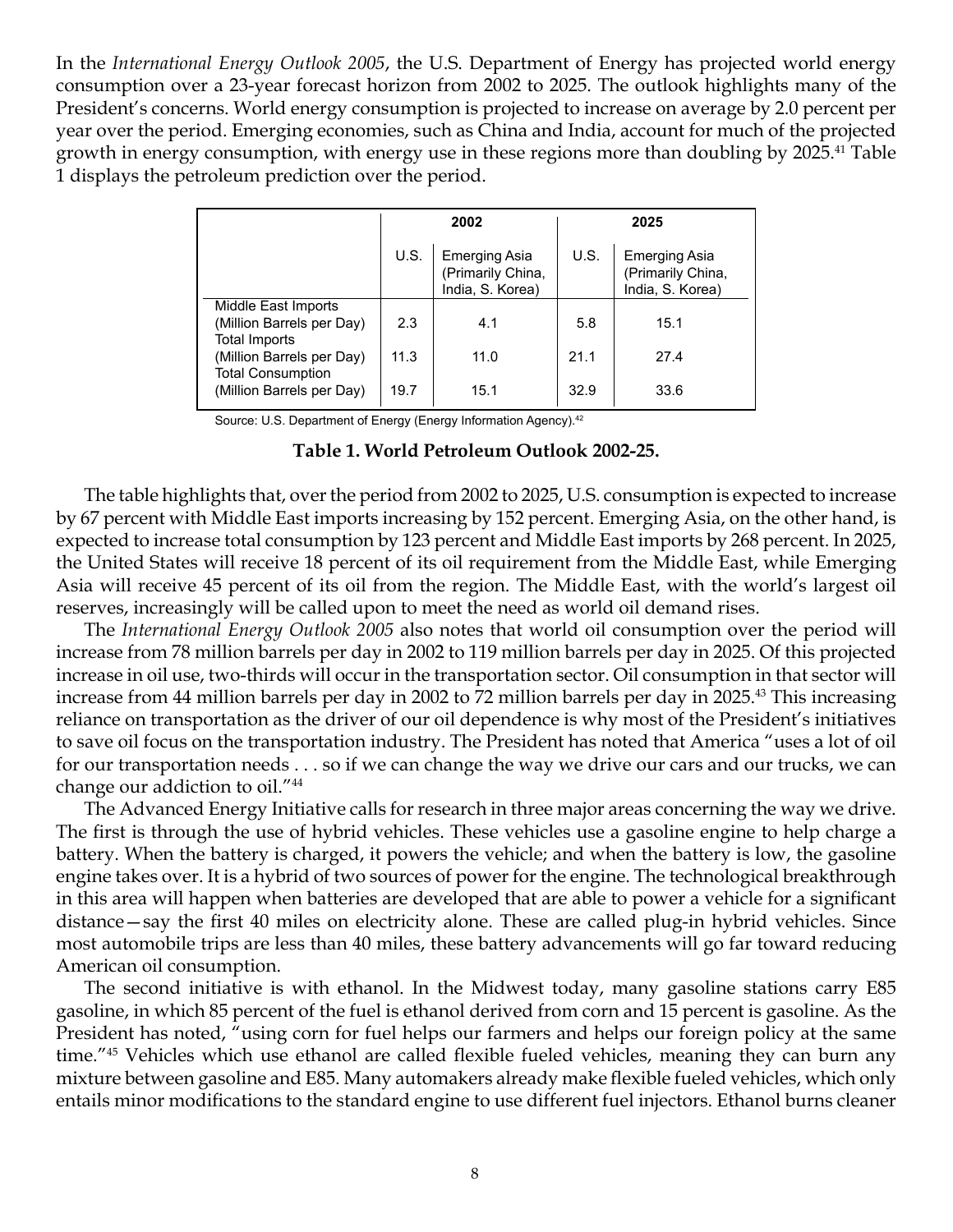and yields higher horsepower than gasoline, it is renewable, and it is domestically grown. The problem is production capacity. The United States currently produces about 4.3 billion gallons of corn ethanol per year, and production is growing by about 2 billion gallons per year. Experts believe that, based on the amount of domestic corn capacity, production of corn ethanol will peak out at 12 to 14 billion gallons per year. This has led to the development of cellulostic ethanol, made using decomposable plants—such as sawgrass, sugar cane, corn waste, and wood products—to produce a derivative of ethanol. Experts estimate the United States will have the capability of producing 60 billion gallons of ethanol from cellulosic materials. When combined with corn ethanol, total ethanol production will replace about half of the 140 billion gallons of gasoline the United States uses every year.<sup>46</sup>

The third initiative is hydrogen fuel cells. The Department of Energy acknowledges that this is a long-term solution, and their goal is to have a commercially viable hydrogen car by the early 2020s. Many issues remain with the production, transportation, and distribution of hydrogen, but it is a zero emission fuel and holds the promise as an ultimate solution for how Americans drive their vehicles.<sup>47</sup>

### **The Problem with the Bush Plan.**

At a press briefing the day after the State of the Union Address, Secretary of Energy Samuel Bodman and National Economic Council Director Allan Hubbard expanded on the Bush Plan. The President's goal is to lead the country into a position of being able to reduce the amount of oil consumption in this country by 75 percent of what we expect to be importing from the Middle East in 2025. This number comes from projections by the Department of Energy that by 2025 the new technologies cellulosic ethanol, the new hybrid, the new battery technology, and the hydrogen car—will allow the United States to reduce demand for oil by 5.26 million barrels per day. The department anticipates that approximately 90 percent of the demand reduction will come from import reductions, meaning that imports will fall by 4.7 million barrels of oil per day.<sup>48</sup> Table 1 projects the United States will be importing 5.8 million barrels per day in 2025, so the 4.7 million barrel per day reduction in imports represents about a 75 percent reduction in imports.

The President's logic, apparently, is that, by reducing our dependence on oil from this region of the world, our national and economic security will be strengthened. Reducing our dependence on Middle East oil will weaken these countries economically. This will result in our national interests being served because these countries will:

- have less money to fund terrorism;
- have to come off an oil economy and forsake the totalitarian government that the oil supports;
- have to build democratic societies to participate in a free market economy instead of an oil economy;
- have to heed our foreign policy; and,
- have little power to threaten our economic security by controlling world oil prices.

The problem with this logic is that it ignores the reality of the international petroleum market. As noted earlier, world oil demand is rising so fast and with such a focus on the Middle East that the American reduction of 4.7 million barrels per day will be bought up rapidly by developing countries. Also, the Secretary of Energy has noted that "most of the purchases of oil in this country are done by the private sector."49 Since oil is a fungible commodity, the capitalist system virtually guarantees that America will end up buying the lowest cost oil from sources unknown to us. Additionally, since the oil economy is a free market and is global in nature, oil prices set in the Middle East and elsewhere will affect oil prices everywhere.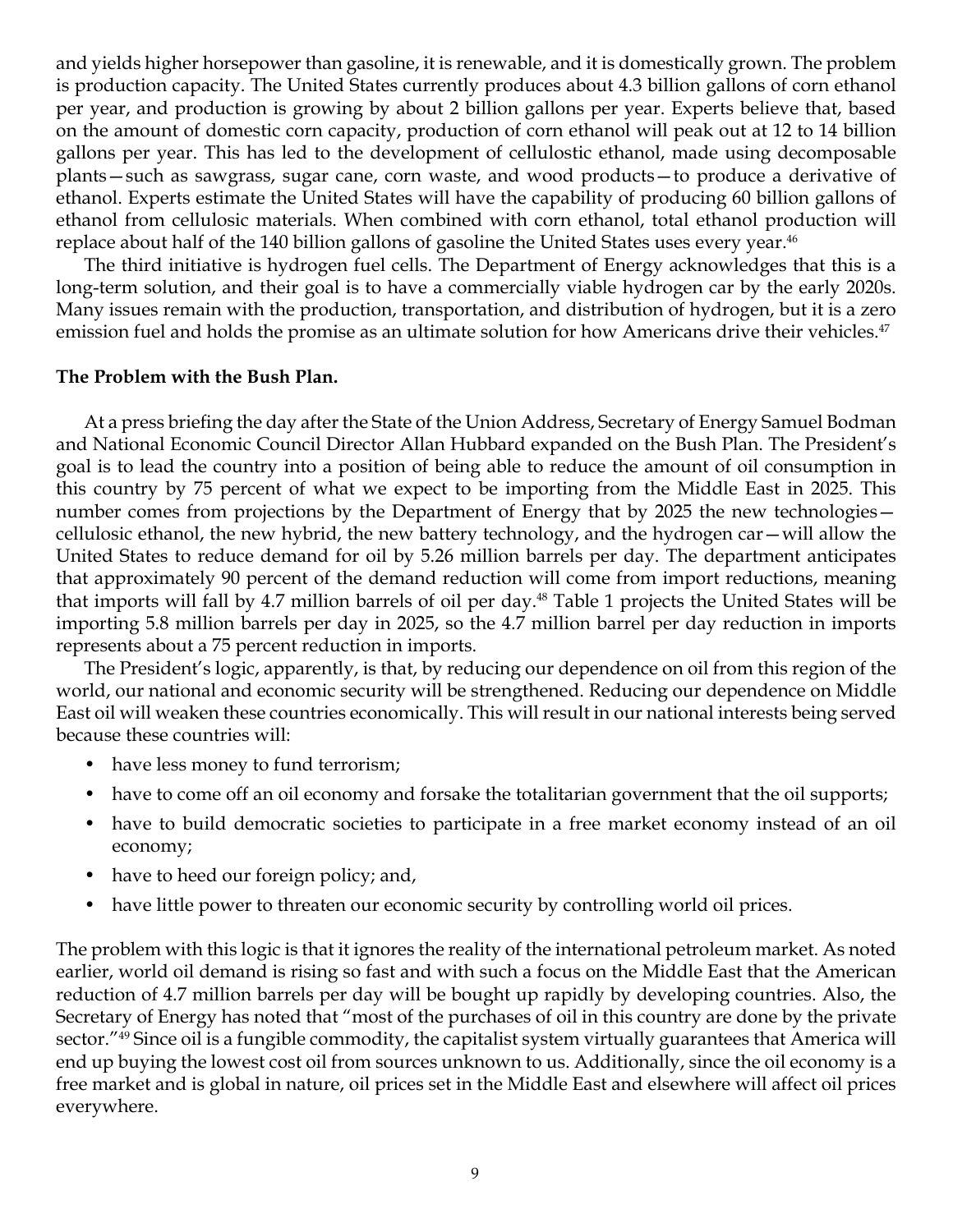The problem with the Bush Plan is that, since only 18 percent of oil imports are projected to come from the Middle East in 2025, the Bush goal only results in a decrease of American oil consumption by 14 percent overall. Twenty years from now, America will still be addicted to oil and will still be importing 58 percent of it—even after all the technological innovation. Many of America's national interest problems simply are not solved with the Bush Alternative Energy Initiative.

That being said, some good will come from the Bush Plan. First, if the war on terror is a war of ideas, our involvement in the Middle East in 2025 will not be contaminated by the perception we are only there because of our oil interests. We can be purists in our ideals and intents with these nations, both directly and in the United Nations, because we will not be hostage to the threat of an embargo. Second, it will ease the tension for a dwindling commodity with rising demand internationally. We will not be in direct competition with China and India for Middle East oil. Third, we will be good world citizens by helping to reduce greenhouse gases, the majority of which come from the transportation sector. Fourth, it is an investment in our troubled farm and automobile industries and can bolster the strength of our economy. Finally, since the world is becoming increasingly global, a technological advance here is an advance everywhere. Progress in the United States will help alleviate the growing demand globally.

#### **The Future of Oil Independence.**

America must realize that the ultimate goal will require sacrifice. As President Kennedy said on September 12, 1962:

We choose to go to the moon in this decade and do the other things, not because they are easy, but because they are hard, because that goal will serve to organize and measure the best of our energies and skills, because that challenge is one that we are willing to accept, one we are unwilling to postpone, and one which we intend to  $win.^{50}$ 

America must adopt a similar attitude to choosing oil independence. Unfortunately, history has shown that Americans do not change their transportation habits because of Presidential intent. The only way America has ever cut back on imported oil is in response to higher prices or lower cost alternatives. One reason alternatives to oil for transportation have not been developed is that investors and potential innovators know that, if they do come up with a product that competes with oil at anything like current prices, the Saudis, who can produce oil for around 5 dollars per barrel, can always lower the price and wipe them out.<sup>51</sup> Another reason is that consumers are not really "addicts," they are rational. Even at current high prices, gasoline is the best buy if you want to power a vehicle. Hence hybrids have only found a niche among greener motorists, and economics have not forced the free market to offer alternative vehicles or fuels to the general consumer.

The bottom line is that America does not change because of good ideas—this must be driven economically. First, the government must provide incentives to coax and federal standards to mandate automakers to produce vehicles with the new technologies and gasoline distributors to change their delivery systems to accommodate ethanol mixes. One major country already has done so. In 2003, Brazilian lawmakers mandated a transition to flexible fueled vehicles, with some tax incentives to move things along. As a result, the Brazilian divisions of Fiat, Volkswagon, Ford, Renault, and General Motors all came out with ethanol flexible fueled vehicle models in 2004, which took 60 percent of the country's new vehicle sales that year. By 2007, 80 percent of all new vehicles sold in Brazil are expected to be flexible fueled vehicles, producing significant fuel savings to consumers, a boost to local agriculture, and massive benefit to the country's foreign trade balance. $52$ 

Second, a federal gas tax to stabilize gas prices artificially high and force consumers from an SUV mentality must be imposed. The extra revenue—roughly a billion dollars for every penny of additional tax—could then be used to further fund advanced technological initiatives. Concessions could be made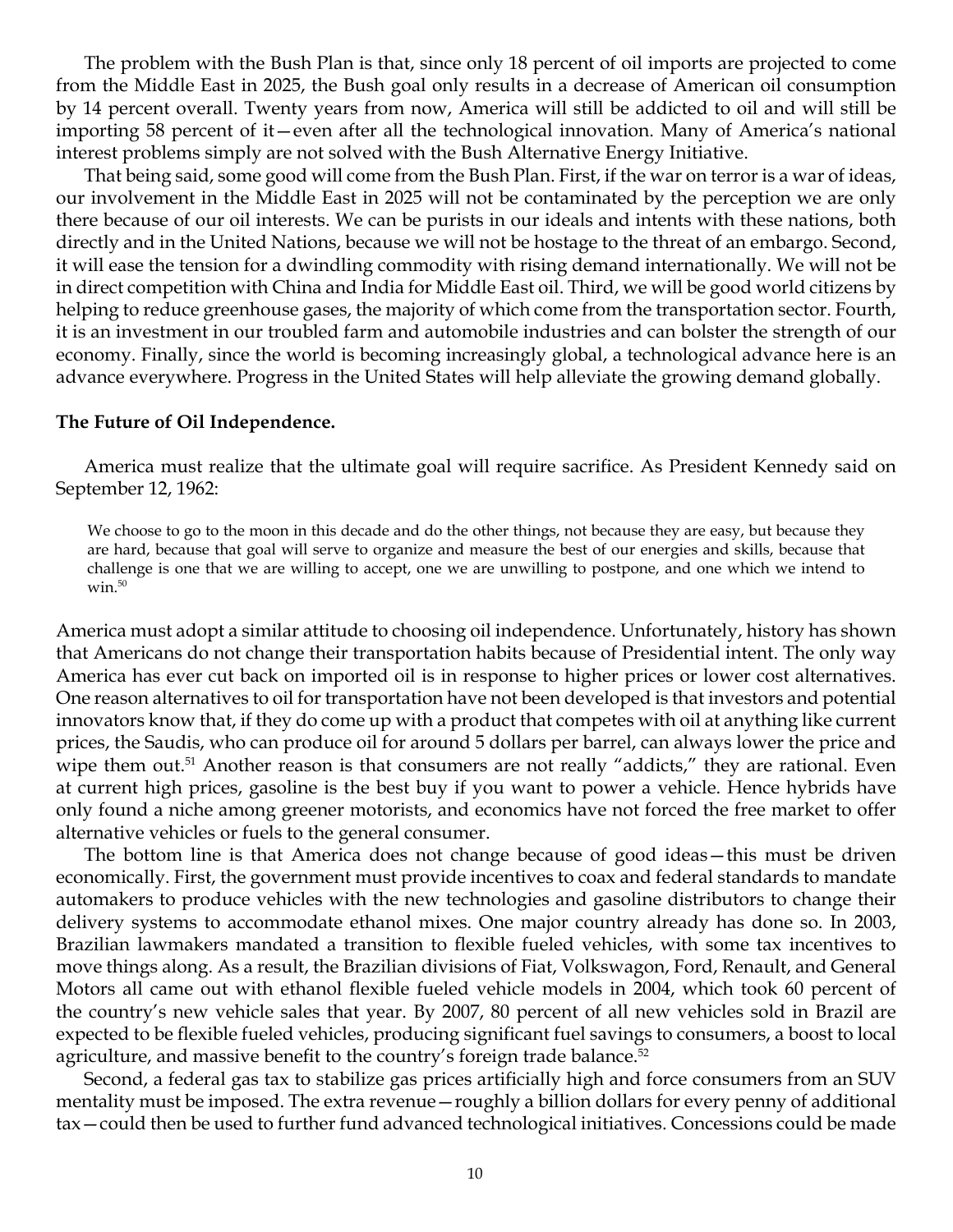for lower income households in the form of a tax rebate. A tax increase could induce exporters to allow the price of oil itself to fall, in order to keep the price at the pump at a reasonable level.<sup>53</sup> Eventually, the effect of the gas tax would lessen, as revenues from it are used to finance structure changes to reduce oil dependency.

Third, America must look for new reserves and better oil reclamation technology to maximize North American oil production. Currently the United States gets half of its oil from the Western Hemisphere, with the vast majority of imports coming from Venezuela, Canada, and Mexico.<sup>54</sup> Much of the oil reserves in North America remain relatively untapped, such as the oil sands in Canada, the outer continental shelf off of North American coastlines, and the arctic Alaskan wilderness.55

Finally, in this endeavor, America must realize that the greatest threat to global stability is not too much American power, but too little. We must summon not only all of our own industrial and scientific talent, but the talents of the global community as well. This must be an international effort. The increasing tension between a developing world demanding more oil and a fundamentalist world controlling this diminishing resource needs to be relieved. President Bush has set America off on a journey and given us a course to steer. The destination is too important for us not to give our full effort. As Kennedy said: "While we cannot guarantee that we shall one day be first, we can guarantee that any failure to make this effort will make us last."56

Clearly, oil is the root of many of the evils confronting U.S. national and economic security. President Bush's Alternative Energy Initiative is being touted as the rehabilitation program to wean America off its addiction to this evil commodity. The State of the Union address conjured up the grand image of a "Kennedy-esque" edict to send a man to the moon by the end of the decade—it is not such a mission. Oil is a fungible, globally traded commodity with rising demand, so the limited objectives of the Bush initiative will have a minimal impact on influencing America's national interests in the Middle East.

The hardest part of breaking any addiction, though, is getting started. Since the Nixon administration, America has put forth initiative after initiative to break our addiction to oil—with little success. Most rehabilitation programs are a 12-step process. The Bush Plan is Step one in weaning America from its addiction. We can no longer pay lip service to the impending problems that oil will bring to the international community. The Bush solution is one small step.

#### **ENDNOTES**

1. George W. Bush, "State of the Union Address," January 31, 2006, available from *www.whitehouse.gov/news/ releases/2006/01/20060131-10.html*, Internet, accessed February 1, 2006.

2. John F. Kennedy, "Special Message to the Congress on Urgent National Needs," May 25, 1961, available from *www. presentationhelper.co.uk/kennedy\_man\_on\_the\_moon\_speech.htm*, Internet, accessed February 1, 2006.

3. Bush, "State of the Union Address," 2006.

4. The Advanced Energy Initiative was announced by the President in the 2006 State of the Union Address and signed on February 20, 2006. The Initiative proposes the best way to break the addiction to foreign oil is through new technology. Since 2001, the United States has spent nearly \$10 billion to develop cleaner, cheaper, and more reliable alternative energy sources. The Advanced Energy Initiative provides for a 22 percent increase in clean-energy research at the Department of Energy (DOE). The Advanced Energy Initiative is available at *www.whitehouse.gov/stateoftheunion/2006/energy/print/index. html*.

5. Richard M. Nixon, "Address to the Nation About National Energy Policy," November 25, 1973, available from *www. nixonfoundation.org/clientuploads/directory/archive/1973\_pdf\_files/1973\_0339.pdf*, Internet, accessed February 2, 2006.

6. Terrence R. Fehner and Jack M. Holl, *Department of Energy 1977-1994: A Summary History*, Washington, DC: Department of Energy, November 1994, p. 19; available from *www.cfo.doe.gov/me70/history/Summary\_History.pdf*, Internet, accessed March 14, 2006.

7. James Carter, "Crisis of Confidence Speech," July 15, 1979, available from *millercenter.virginia.edu/scripps/diglibrary/ prezspeeches/carter/jec\_1979\_0715.html*, Internet, accessed February 1, 2006.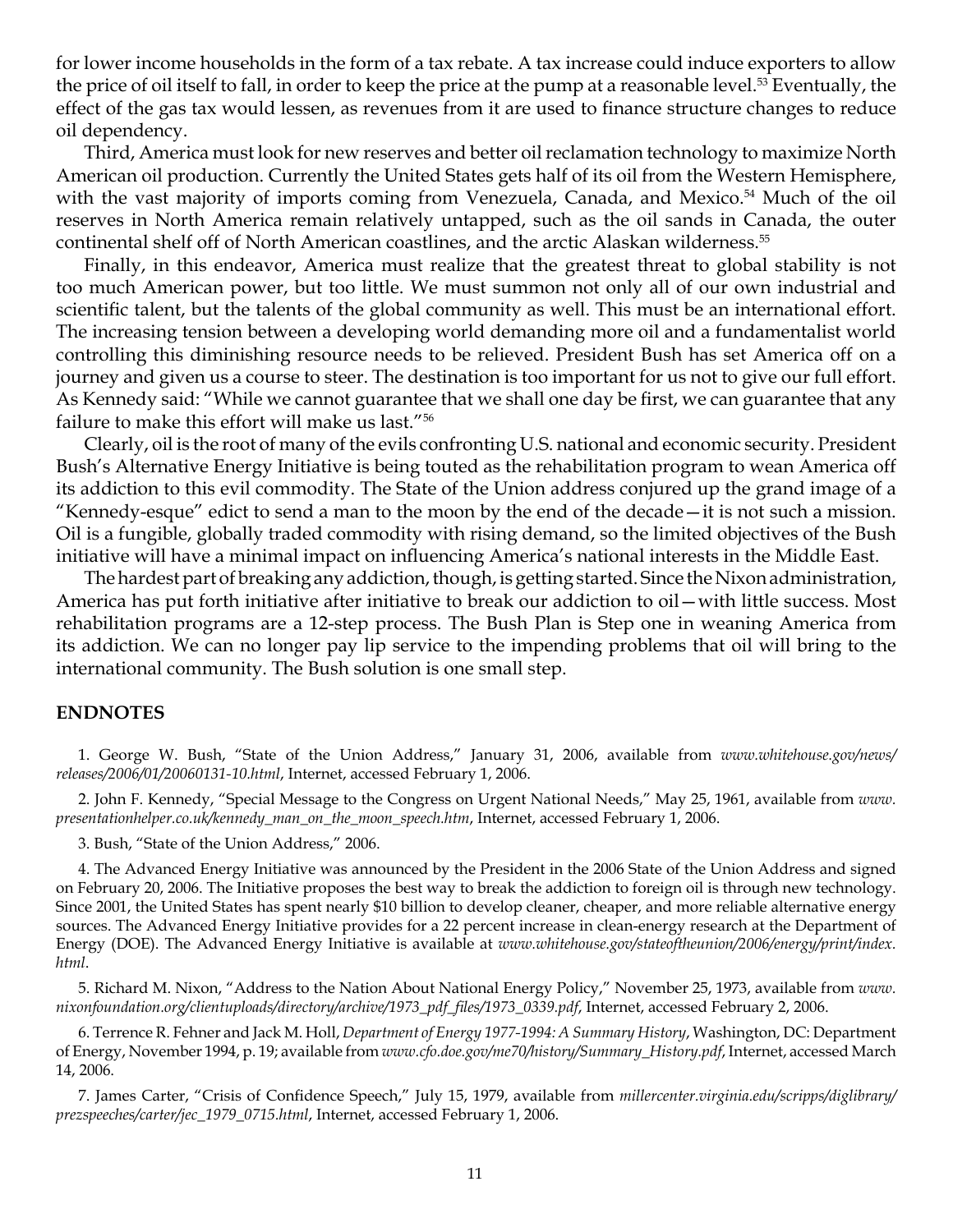8. George H. W. Bush, "State of the Union Address," January 29, 1991, available from *millercenter.virginia.edu/scripps/ diglibrary/prezspeeches/ghbush/ghb\_1991\_0129.html*, Internet, accessed February 1, 2006.

9. Fehner and Holl, p. 80.

10. George W. Bush, "State of the Union Address," January 28, 2003, available from *www.whitehouse.gov/news/ releases/2003/01/20030128-19.html*, Internet, accessed February 1, 2006.

11. Ronald Bailey, "Presidential Energy," *New York Times*, February 2, 2006, p. A10.

12. Donald E. Neuchterlein, *America Recommitted: United States National Interests in a Reconstructed World*, Lexington: University Press of Kentucky, 1991, pp. 17.

13. George W. Bush, *The National Security Strategy of the United States of America,* Washington DC: The White House, September 2002, p. iii.

14. Of the 14 top world oil net exporters listed on the U.S. Department of Energy website (*www.eia.doe.gov/emeu/cabs/ topworldtables1\_2.html*), 10 of the countries have Muslim as their primary religion, source: CIA factbook (*www.cia.gov/cia/ publications/factbook*), and two are listed as state sponsors of terrorism by the U.S. Department of State (*www.state.gov/s/ct/ c14151.htm*). The State Department lists Iran, Sudan, and Saudi Arabia as areas of concern for breeding terrorists.

15. Bush, "State of the Union Address," 2006.

16. Gawdat Bahgat, "Terrorism and Energy," *World Affairs*, Fall 2004, p. 51. Bahgat observes that, beginning with the revelations that Saudi citizens were involved in the September 11, 2001, attacks, the kingdom has come under public and congressional suspicion as a breeding ground for terrorism. He analyzes the Saudi government role in the support of terrorism and tolerance of a "Jihadist" culture.

17. Frank J. Gaffney Jr, "War of Ideas," *The Washington Times*, October 28, 2003 [newspaper on-line]; available from *www. washingtontimes.com/functions/print.php?StoryID=20031027-083105-433r*, Internet, accessed on December 1, 2005.

18. Bush, *National Security Strategy,* 2002, p. v.

19. Pew Research Center, Global Attitudes Project, "A Year After Iraq War: Mistrust of America in Europe Ever Higher, Muslim Anger Persists," March 16, 2004, *pewglobal.org/reports*. (Hereinafter referred to as Pew 2004). The Pew Global Attitudes Project is a series of worldwide public opinion surveys that encompasses a broad array of subjects ranging from people's assessments of their own lives to their views about the current state of the world and important issues of the day. More than 90,000 interviews in 50 countries have been conducted as part of the project's work. The Pew Global Attitudes Project is co-chaired by former U.S. Secretary of State Madeleine K. Albright, currently Principal; the Albright Group LLC in Washington, DC; and former Senator John C. Danforth, currently Partner; Bryan Cave LLP in St. Louis, MO. The Pew Research Center is a nonpartisan "fact tank" in Washington, DC, that provides information on the issues, attitudes, and trends shaping America and the world.

20. British Broadcasting Corporation, "World Service President Bush Poll," January 19, 2005, *www.bbc.co.uk/pressoffice/ pressreleases/stories/2005/01\_january/19/bush.shtml*.

21. Pew Research Center, Global Attitudes Project, "U.S. Image Up Slightly, But Still Negative: American Character Gets Mixed Reviews," June 23, 2005, *pewglobal.org/reports*.

22. John Zogby, Zogby International, "America as Seen through Arab Eyes: Polling the Arab World after September 11th," March 2003.

23. Pew 2004.

24. Pew Research Center, Global Attitudes Project, "What the World Thinks in 2002: How Global Publics View Their Lives, Their Countries, The World, America," April 12, 2002, *pewglobal.org/reports*. (Hereafter referred to as Pew 2002.)

25. George W. Bush, "President's Address to the Nation Following Terrorist Attacks," September 11, 2001, *archives.cnn. com/2001/US/09/11/bush.speech.text/*.

26. George W. Bush, "President Bush Speaks at Air Force Academy Graduation," June 2, 2004, *www.whitehouse.gov/news/ releases/2004/06/print/20040602.html/*.

27. Donald H. Rumsfeld, *The National Defense Strategy of the United States of America*, Washington, DC: The Pentagon, March 2005, p. 5.

28. The Pew Global Attitudes Project was founded in 2002, so it is not possible to perform a comparative analysis of 1990s opinions to the survey data gathered since 2002.

29. Pew 2002.